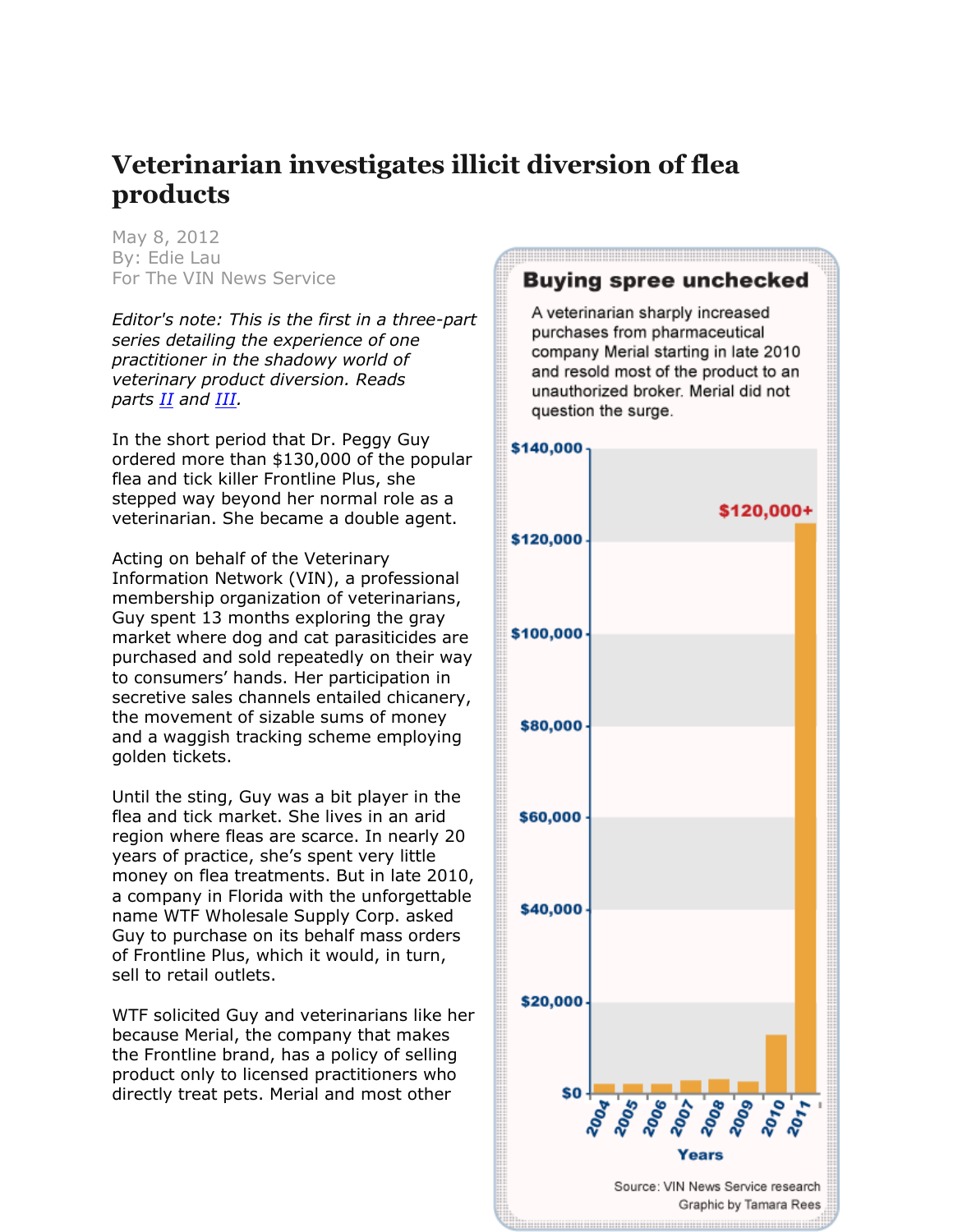veterinary pharmaceutical companies say they do not sell veterinary therapeutics to retail merchants.

Yet Frontline and similar types of "spot-on" flea treatments for dogs and cats are available from the largest general retailers in the country, including Wal-Mart, Costco, Target, Amazon.com and Kroger, as well as from pet stores, feed stores and online pharmacies. How they obtain their supplies is an industry secret but at least part of the answer is that they buy from brokers like WTF that buy from veterinarians.

Most of those veterinarians sell to pet-products brokers for one simple reason: to make money. The brokers request tens of thousands of dollars of product at a time and pay commissions based on order size.

WTF's proposition attracted Guy, but not because of the money. Guy saw an opportunity to collect information on how flea-product brokers operate, what retailers they supply and whether Merial would figure out that she was circumventing its sales policy and take steps to stop her. The profits she earned from the sales she would donate to charity.

With support from Dr. Paul Pion, president and co-founder of VIN, and VIN attorney Raphael Moore, and in consultation with the VIN News Service, Guy decided to take up WTF's offer to join its "purchasing program."

Guy was careful to make sure that everything she did was legal, but she worried that her actions were risky, all the same. That's because the veterinary profession disapproves of veterinarians reselling pet therapeutics, an activity known as graymarket [diversion.](http://news.vin.com/VINNews.aspx?articleId=12576)

If she publicly acknowledged diverting Frontline, Guy thought she might be criticized as harshly as other [veterinarians who have owned up](http://news.vin.com/VINNews.aspx?articleId=19643) to what the profession considers [unethical behavior.](http://www.avma.org/issues/policy/ethics.asp)

"I know for a fact that people do not read carefully and they will see WTF, diversion and (my name) in the same sentence and I will be branded forever," she said.

To avoid the chance of being ostracized by the veterinary community, she asked to use a pseudonym for this article. Peggy Guy is not her real name.

## **Lifting the veil**

In agreeing to resell pet flea and tick treatments, Guy entered a clandestine realm of contradictions and deception. Here, in a nutshell, is what she learned in 13 months of diverting Frontline Plus:

 $\circ$  Merial did not question her dramatic uptick in purchases. Company officials have stated repeatedly that they monitor clinic buying patterns in order to identify and discourage diversion but Merial did not investigate the basis for Guy's orders, even though her purchases in one year exceeded by a factor of six that of her purchases the entire seven years before.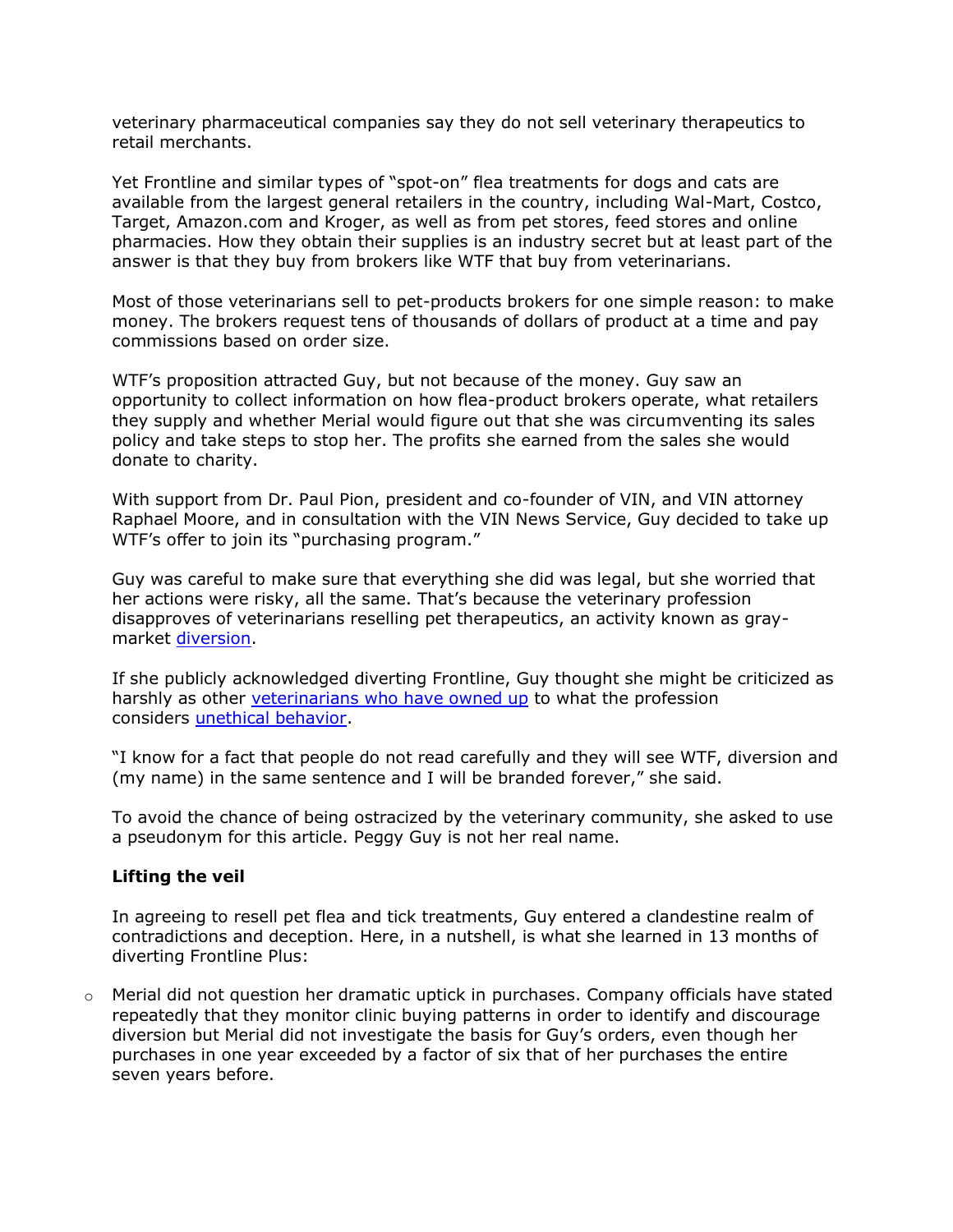- $\circ$  WTF misstated the product's destination. An information sheet describing the business said the company mainly supplied stores in central Florida. A representative assured Guy that WTF sold primarily to farm and feed stores. But by tracking some product, Guy and VIN determined that Frontline Plus brokered by WTF landed all over the country, including at pharmacies owned by Kroger, one of the nation's largest grocery chains.
- o Diversion is made more attractive by Merial's generous payment terms. Guy's final net was about \$6,500, making for an average commission of 5 percent. But more worthwhile than the profit, Guy found, was the flow of cash generated by the transactions.

Here's why: Once she received a shipment from Merial, Guy would send a copy of the packing slip to WTF, which paid her before she forwarded the shipment to them. Her payments from WTF ranged between \$10,000 and \$40,000. Guy had the use of that cash for months before her debt to Merial was due. Merial routinely gives extended payment terms to clinics that order in bulk. Whereas Guy got 30 days to pay when she was a small customer, she was given 180 days as a big customer.

"It's an interest-free loan for six months," Guy said. "If you're short a month ... and you've got \$30,000 sitting there, you've got time to make money to pay off a Merial bill. And once you're in, you're sucked in: 'OK, we don't quite have enough this month, let's make another purchase.' 'We don't have them paid off yet, guess we'd better make another purchase.' "

It can become, in short, something of an addiction.

The VIN News Service has been for years researching how diversion works and who participates. Key aspects that remained elusive were how product brokers coax veterinarians to participate; what manufacturers such as Merial do to detect and curb the activity; and the path products travel from clinics to retail outlets.

After reading articles on the subject, Guy was aware of the lingering questions. One day late in 2010, her clinic received a fax from WTF offering a "lucrative opportunity." Veterinarians periodically receive such solicitations from pet-products brokers, but this was the first time Guy remembered getting one. Her immediate reaction was to discard the offer.

Then she recognized a chance to find answers to questions her colleagues have long wondered.

Guy picked up the telephone and called the toll-free number. An effusive representative emailed Guy a "welcome packet" that included a statement signed by general manager Nancy Ben-Hamo describing WTF as a "sales and distribution firm providing retail outlets hard-to-find veterinary products."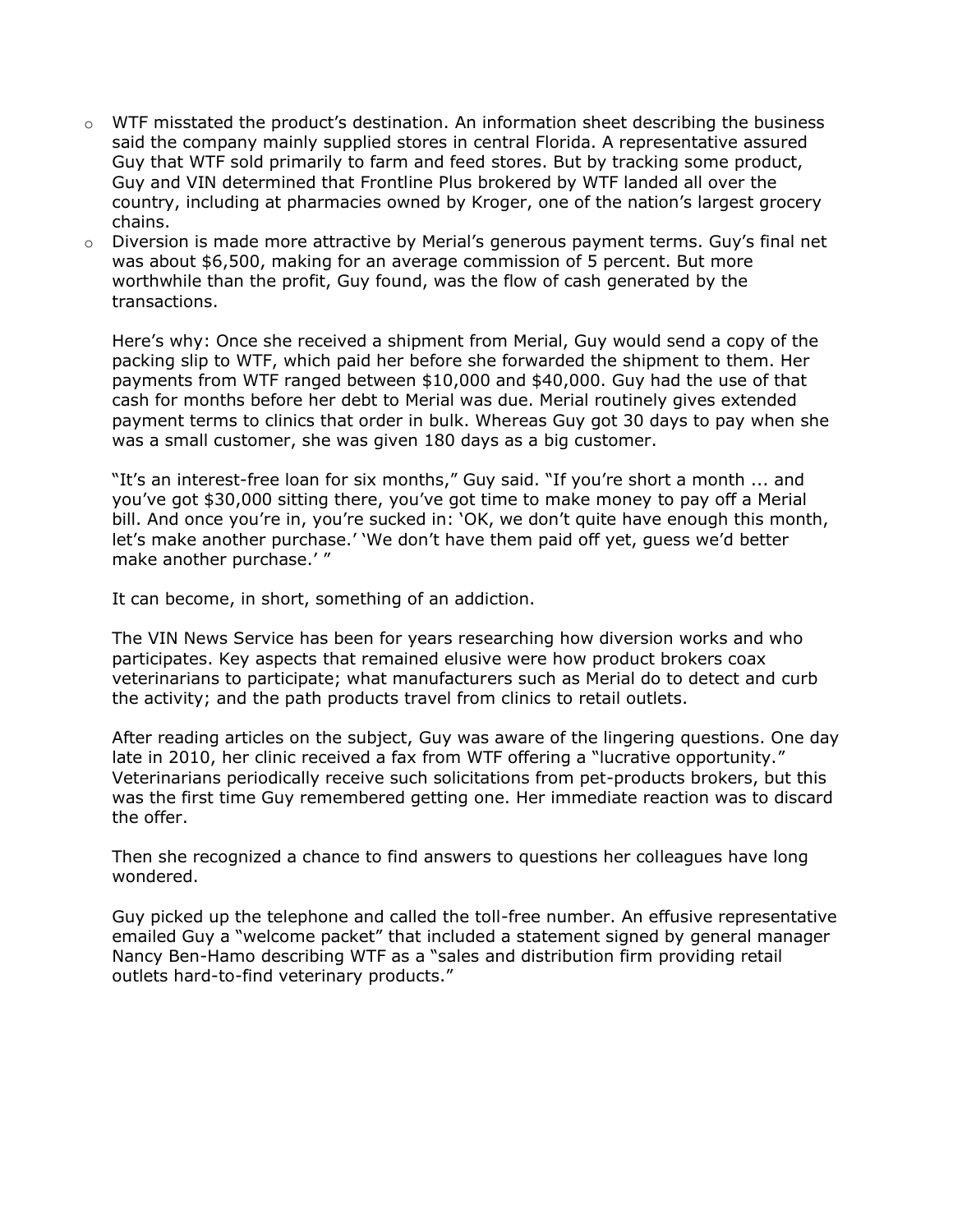

It reads in part: "Our customer base of thousands consist primarily of retail pet stores, groomers and farm and feed stores in the Central Florida area. ... Our veterinary network spans the country and includes hundreds of professionals of all types: active, relief, mobile and retired."

The letter alluded to the surreptitious nature of pet-product diversion this way: "A major factor of consideration for our veterinary partners is confidentiality. We understand our partners' concern about privacy, and we are committed to protecting their privacy in each and every way possible."

Guy was struck by WTF's hush-hush culture. "They were so into the cloak-and-dagger routine," she said, "wanting to call me on my cell phone (and) have Merial ship product to my home so my staff would not know what was going on." But Guy didn't choose to keep her business secret from her staff, nor was she obliged to. None of the paperwork WTF provided required the veterinarian to keep the transactions confidential.

Guy was willing, as well, to be caught by Merial. Part of her purpose was to see whether Merial would notice a spike in purchases. She asked a WTF solicitor on the phone what would happen if the company flagged her as a diverter. The agent replied to the effect of:

"Merial knows this is going on. They turn a blind eye to it, as long as no one is getting greedy. In other words, do not place huge orders."

What would be a huge order? The representative told Guy that some veterinarians place single orders in the range of \$40,000 to \$80,000. Orders of greater than \$100,000, she said, would attract unwanted attention.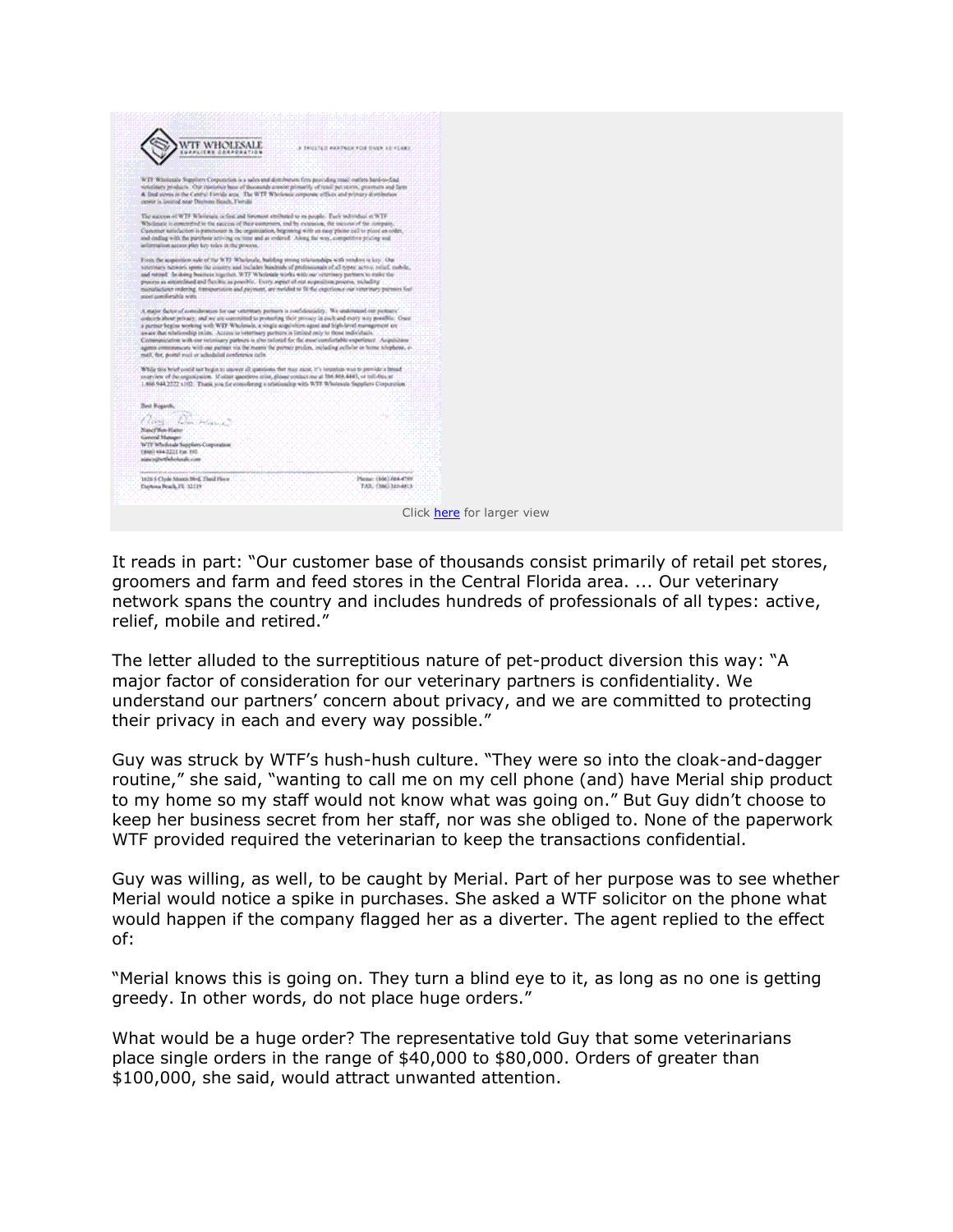As Guy's contact at WTF predicted, Merial didn't seem to notice — at least not at the outset. Guy placed five orders over the course of 13 months. She started with a \$10,000 order, proceeded to \$20,000, then \$30,000, then nearly \$40,000, then back to \$30,000.

After the fourth order, someone at Merial called the clinic wanting to let Guy know about a "cash back" promotion underway. In other words, rather than questioning what prompted the clinic to order so much Frontline Plus in a short period, the company wanted to sell her more. The more she bought, it seemed, the easier Merial made it for her to buy  $-$  and divert  $-$  still more.

A Merial salesman followed up a few weeks later.

"He noticed that we had made quite a few purchases this last year and he wanted to be sure that we noticed the most recent promo," Guy recounted. "He was very specific: He wanted me to place the order with him only ... so that he gets credit for the order."

Guy's experience is similar to that related by other veterinarians who have diverted Frontline Plus. The veterinarians, interviewed last fall by the VIN News Service, [described](http://news.vin.com/VINNews.aspx?articleId=20241) how Merial employees implicitly and explicitly encouraged the activity, presumably to reap the sales commissions.

## **Merial: Veterinarians given benefit of the doubt**

Merial officials acknowledged at the time that the company might have some rogue sales representatives who cooperate with diverters in order to boost their own commissions, but fervently denied that the company as a whole approves of or knowingly facilitates diversion.

Regarding Guy's experience, Donald Schwartz, Merial's executive director for business services and business development, said the company should have noticed her purchase spike. "The system should have picked this up," he said. "It should have been picked up by the fact that at a certain month, she exceeded a certain purchase level. ... The system is not perfect in the way we work things."

Schwartz noted that because Guy did not have an assigned sales representative and placed orders through Merial's "customer care center," the change in her purchasing pattern was less likely to set off alarms.

"(In) Customer Care, where the representatives tend not to have specific customer knowledge, it's more of an arm's-length, anonymous kind of relationship, but still, it probably should have been flagged," he conceded.

In any case, the fact that a solo practitioner in an arid climate with a history of minimal purchases of flea and tick treatment suddenly places large orders for parasiticides is not, by itself, immediate cause for suspicion, Schwartz said.

"No one is guilty at a \$10,000 order," he said. "Nor do you want us to say, 'Where are you (located)? How many vets in your clinic? How many dogs, how many cats, how many cows?' She may be buying for a buying group. Even in a place that's dry and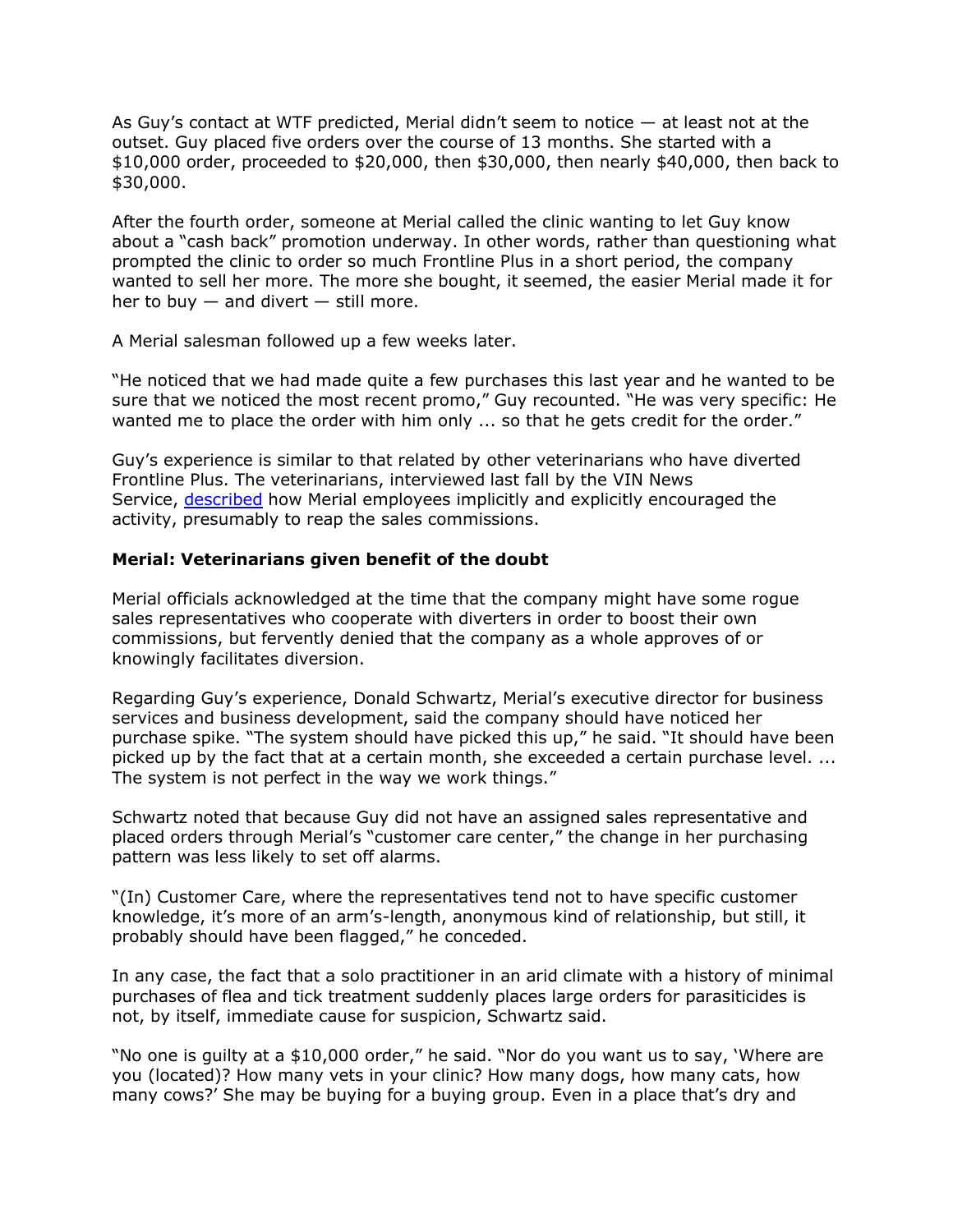doesn't have much of a flea problem, there still can be reasons to buy that are not nefarious, including the fact that there may be ticks."

Schwartz said sometimes clinics decide to switch from a competitor's brand of parasiticide to Frontline Plus. That would plausibly explain a surge in orders, he said.

"We don't look into vets' business, and I don't think they want us looking into their business and assuming they're guilty before selling them anything," he said. "... Do veterinarians really want us policing them *a priori*?"

For most of the period that she placed large orders of Frontline Plus, Schwartz said, Guy could be plausibly recognized as nothing more than a good customer. "As a good customer, she gets special offers and treatment," he said.

Addressing Guy's observation that free financing provided by Merial makes diverting all the more financially rewarding, Schwartz said, "A lot of veterinarians run businesses on very tight margins. We don't (give generous payment terms) in order to facilitate diversion. We do that to facilitate the health and growth of veterinarians' businesses."

Eliminating extended payment terms would take away from legitimate clients, he added, and do nothing to stop diversion. "It would happen regardless," Schwartz said.

#### **Distressed by condemnations**

In the middle of Guy's sales to WTF, the company coincidentally landed in the news.

A number of veterinarians hadn't been paid by WTF and sued the company. Those veterinarians, unlike Guy, had shipped product to WTF before receiving payment. A lawyer for WTF [admittedt](http://news.vin.com/VINNews.aspx?articleId=19643)he company had not paid some suppliers, owing to financial problems. She cited the poor economy and shifts in the market for flea and tick products.

Hoping for power in numbers, the unpaid veterinarians posted their plight on a variety of websites, hoping to connect with others in the same situation to coordinate their legal cases. One of the websites where a posting appeared was VIN.

Almost immediately, the veterinarian who authored the post, Dr. Lisa Costello, drew scathing criticism for her role in making Frontline Plus available on the open market. Some equated it to stealing from colleagues and said she deserved her misfortune.

Costello gamely tried to [explain](http://www.vin.com/members/boards/DiscussionViewer.aspx?DocumentId=4932154&MessageId=6157747&SAId=1#Msg41) what motivated her to divert: She needed the money to make up for income lost while she was out for medical treatment; and after seeing a huge display of Frontline in a PetSmart store, she believed that trying to keep Frontline exclusively in veterinary clinics was futile.

A few colleagues responded with sympathy and called her courageous for speaking up but many were unmoved.

Comments ran along the lines of: "I understand that you needed money but so do I, and what you did hurt me and every other vet out there."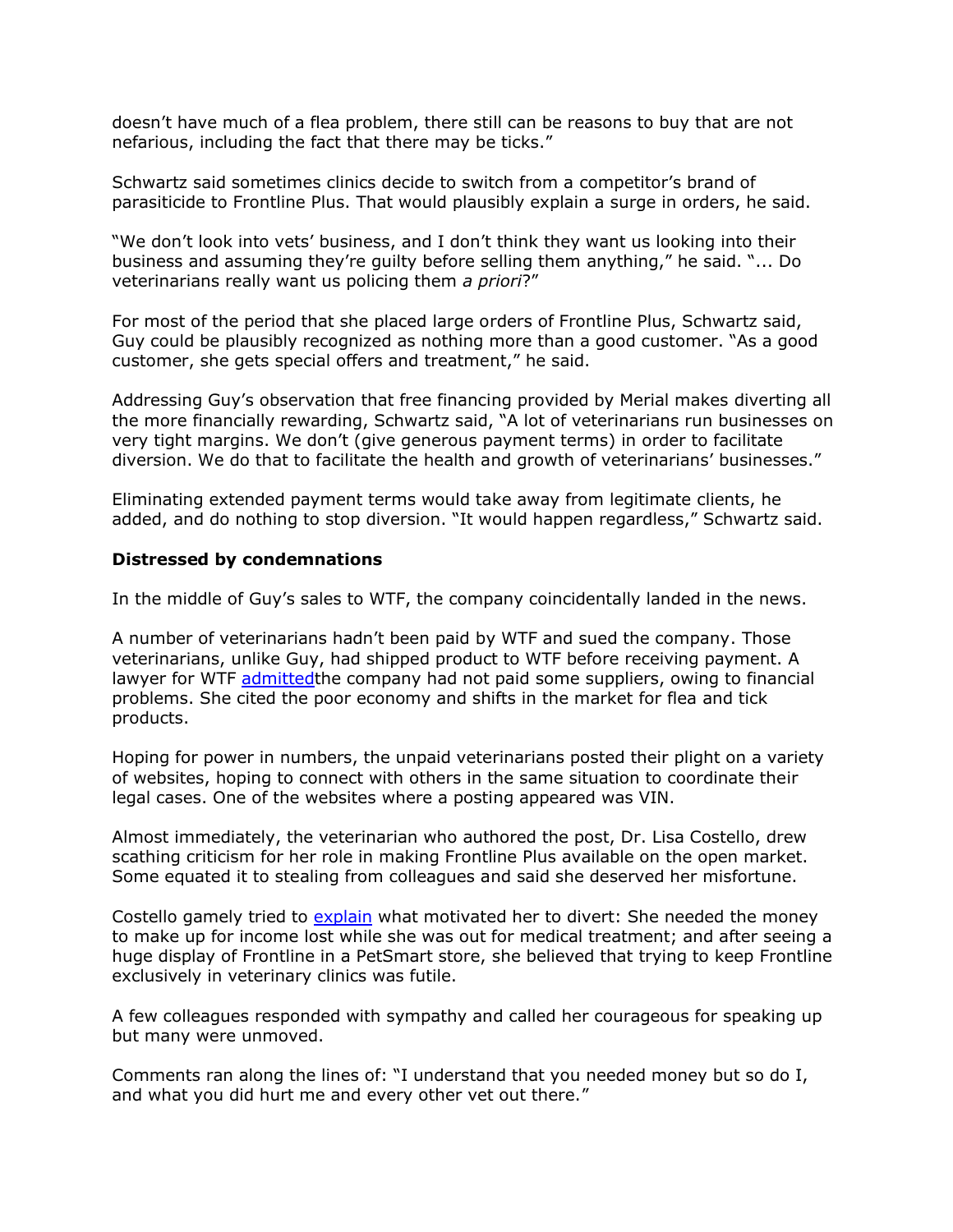Watching from the sidelines, Guy was horrified.

"I was very sad to see the pure acrimony and hate leveled at the diverter ... " she said. "I was surprised to see that many people treat her so poorly and with no respect."

Guy also began to worry about how her own role in diversion would be received. "I am starting to wonder if I am going to be eviscerated when this article comes out," she said. She decided she would have to keep her name out of the story.

#### **WTF morphs into True Lines**

On Aug. 19, a Friday, WTF went out of business.

The previous week, WTF had paid Guy for a new order of Frontline Plus. The day WTF closed its doors, she had 132 cartons of flea and tick killer housed inside 11 cardboard boxes stacked conspicuously in her clinic.

On Monday, Aug. 22, Guy told the VIN News Service:

"Got a call just now from a Kay Carpenter who called to say that they are no longer WTF Wholesale. They have a new phone number and email and everything."

Their new name: [True Lines Distributing Co.](http://truelinesdc.com/) As explained to Guy, the only things to have changed were the name and contact information. Employees Guy had worked with under the auspices of WTF were still there, working for True Lines. Although the mailing address had changed, Guy was told the shipping address was the same, and she should continue with the transaction as planned.

Guy wasn't so sure about that. On the advice of a lawyer, Guy told Carpenter a few days later that she was concerned about sending to True Lines product requested by WTF, since True Lines did not pay for the product.

The line went silent. After a long pause, Guy asked Carpenter if she was still there.

"She finally said, 'Oh, no problem, we are the same company,' "Guy recounted. "... she said that True Line is the same company with a new name and a new owner.

"I told her I was still very concerned about sending WTF product to a company that had not paid me. She asked if I had old shipping labels. I said I had a couple. She asked me to please use them as the stuff was all going to the same place. I asked her how that could be? The addresses on the labels are different.

"I asked her twice to put this in writing, that I cannot be in trouble for sending the WTF product to True Lines, and she ignored me. Did not answer, other than to reiterate that I would not be in trouble."

The VIN News Service sought comment from Carpenter, Ben-Hamo and Kelly Parsons Kwiatek, an attorney for WTF. A man identifying himself only as True Lines responded to a voice message left for Carpenter. He was angry. "Stop calling us," he fumed.